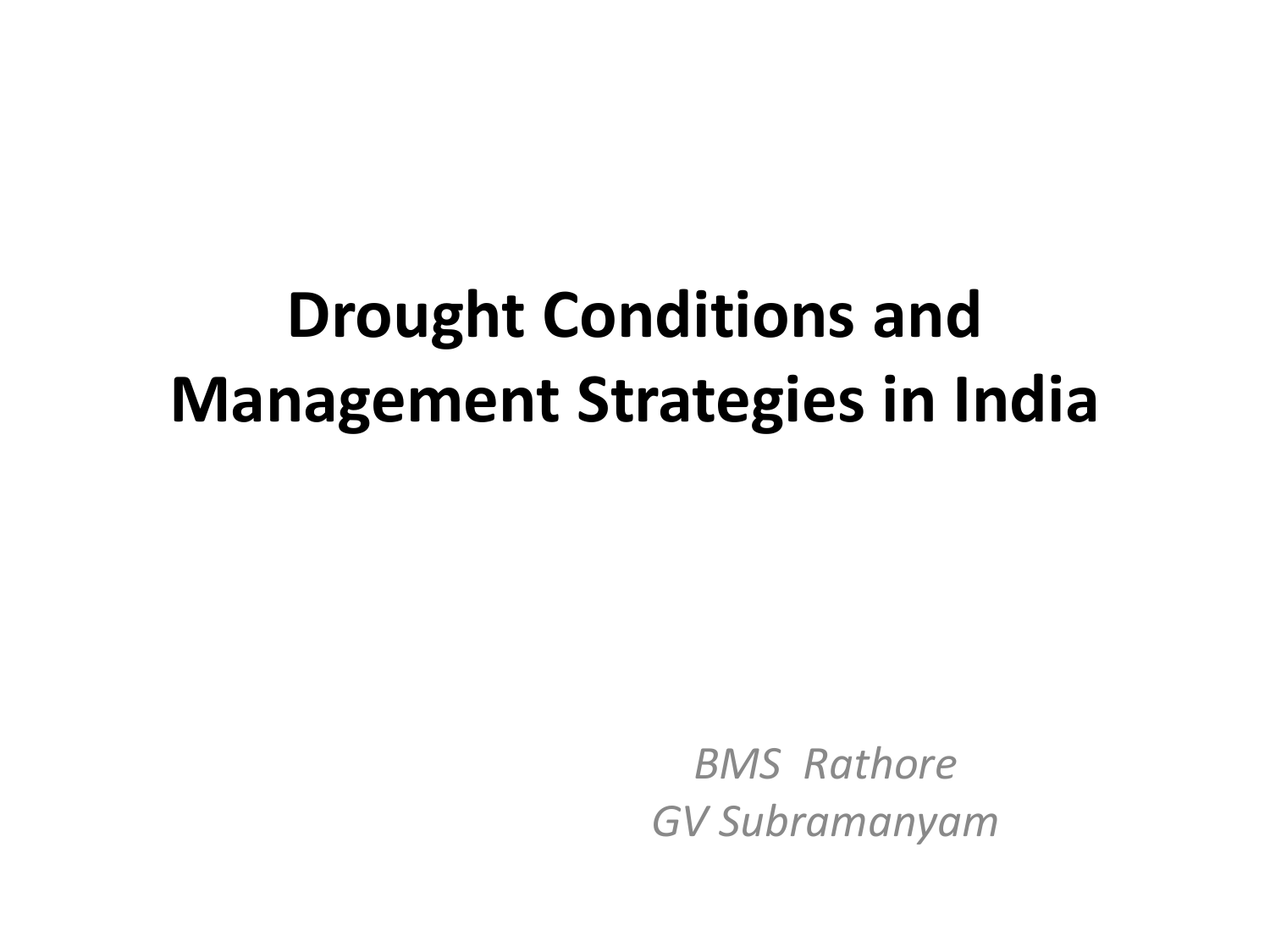# We have a serious issue at hand

- The area facing desertification about **82 million ha. 16 per cent** of India's geographic area, mostly arid, semi-arid and sub-humid is drought-prone
- 1987 drought in India damaged **58.6 million hectares of cropped area affecting over 285 million people**
- $\clubsuit$  High temporal and spatial variability in rainfall and wide variations in physiographic and climatic conditions
- 3 major droughts, in **2002, 2004 and 2009**. **The 2002 drought reduced the sown area by 12 million hectares the food grain production by 38 mt**, thus leading to a 3.2 per cent decline in agricultural GDP

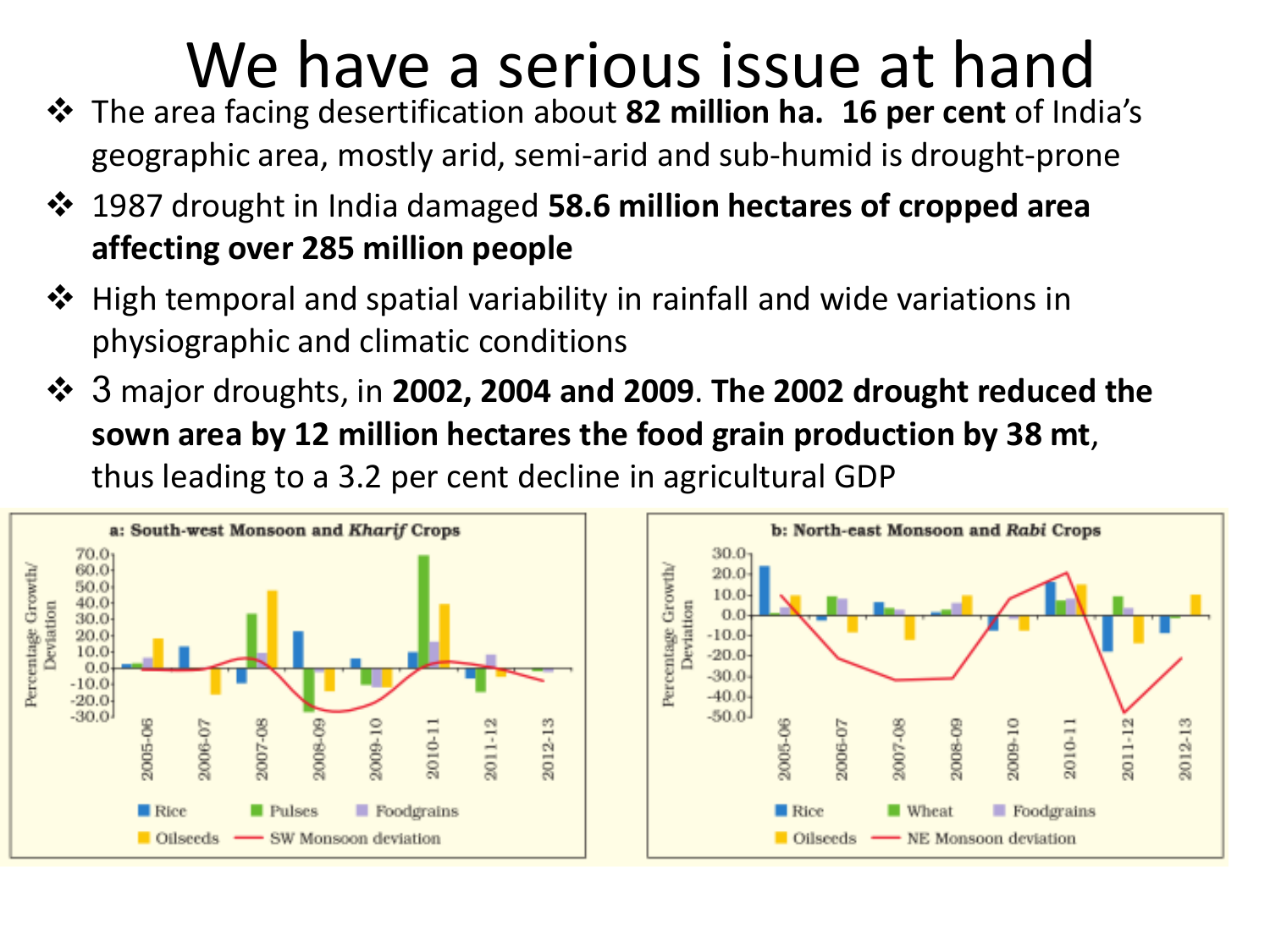## But we have started to cope well

- Shift in perception about drought : '**crisis of an urgent nature' to a risk based management issue (GoI 2012).**
- The capacity to cope with adverse impacts steadily increasing due to improved policies , institutional capacities and programs.
- Though no separate policy on Drought , **but part of National Policy on Disaster Management 2009 & National Disaster Management Guidelines- 2010**
- Based on culture of preparedness , mitigation and response.
- Improved institutional response : MHA nodal Ministry ; MoA for droughts and other Ministry & Deptt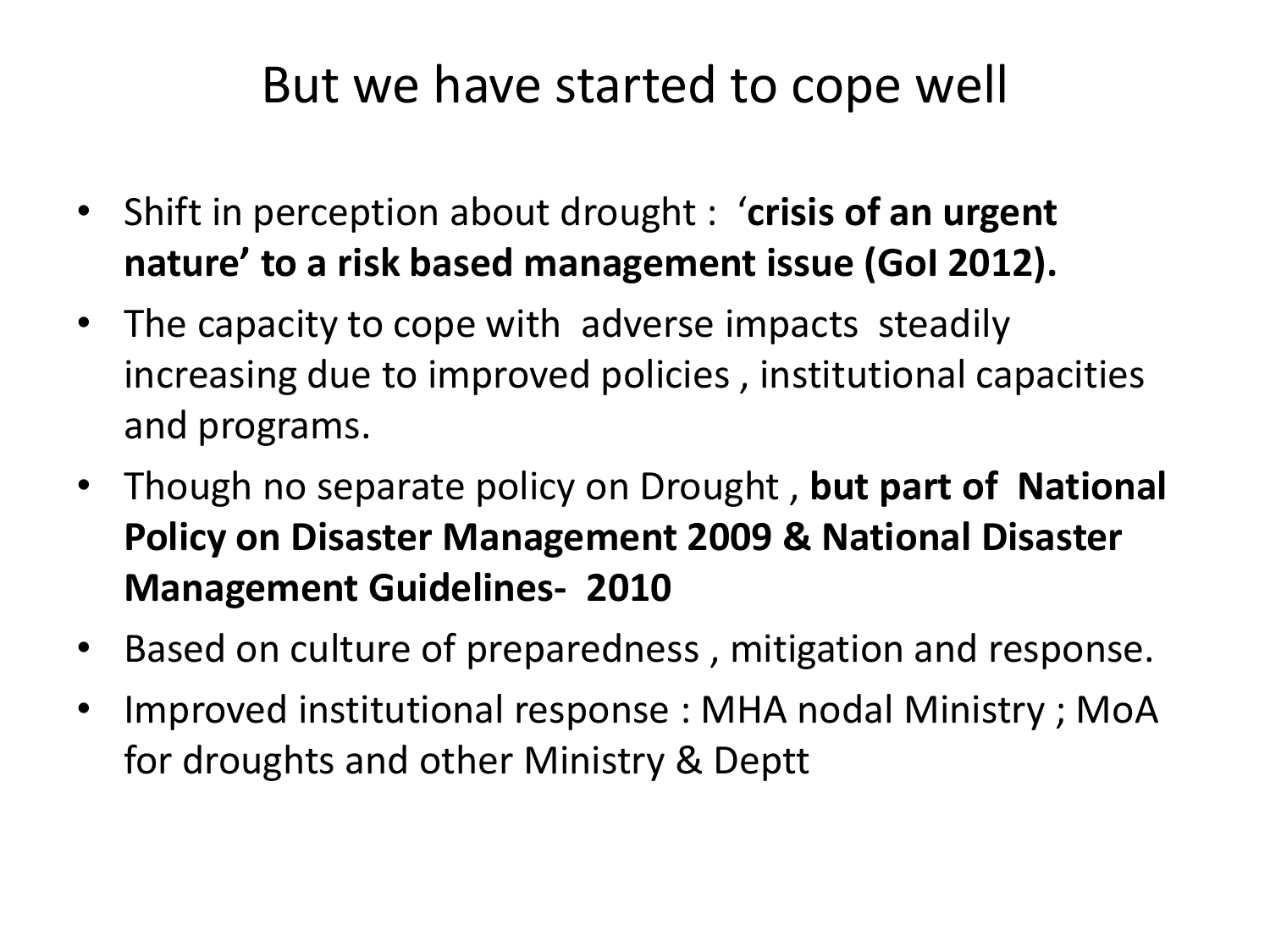## **Drought monitoring and early warning systems**

**IMD-ESSO**-monitors rainfall situation throughout the year: daily, weekly/monthly/seasonal scales; prepares rainfall reports for the use of different state/central government agencies; set up **130 Agro-Meteorological Field Units (AMFUs)** 

**Early Warning Agencies -** the Central Water Commission, National Remote Sensing Centre and National Rainfed Area Authority are other key early warning agencies;NCMRWF-issues weekly crop advisories

**Indices used for drought monitoring:** Since 2013 using Standardized Precipitation Index (SPI) to monitor drought on monthly basis ( this cover all 3 types), NDVI also used in addition.

**Vulnerability Assessment:** National Agricultural Drought Assessment and Monitoring System (NADAMS) project provides near real-time information on prevalence, severity level and persistence of agricultural drought at state/district/sub-district level. Presently being implemented in 13 states; Drought atlas for India is being developed by National Atlas and Thematic Mapping Organisation (NATMO)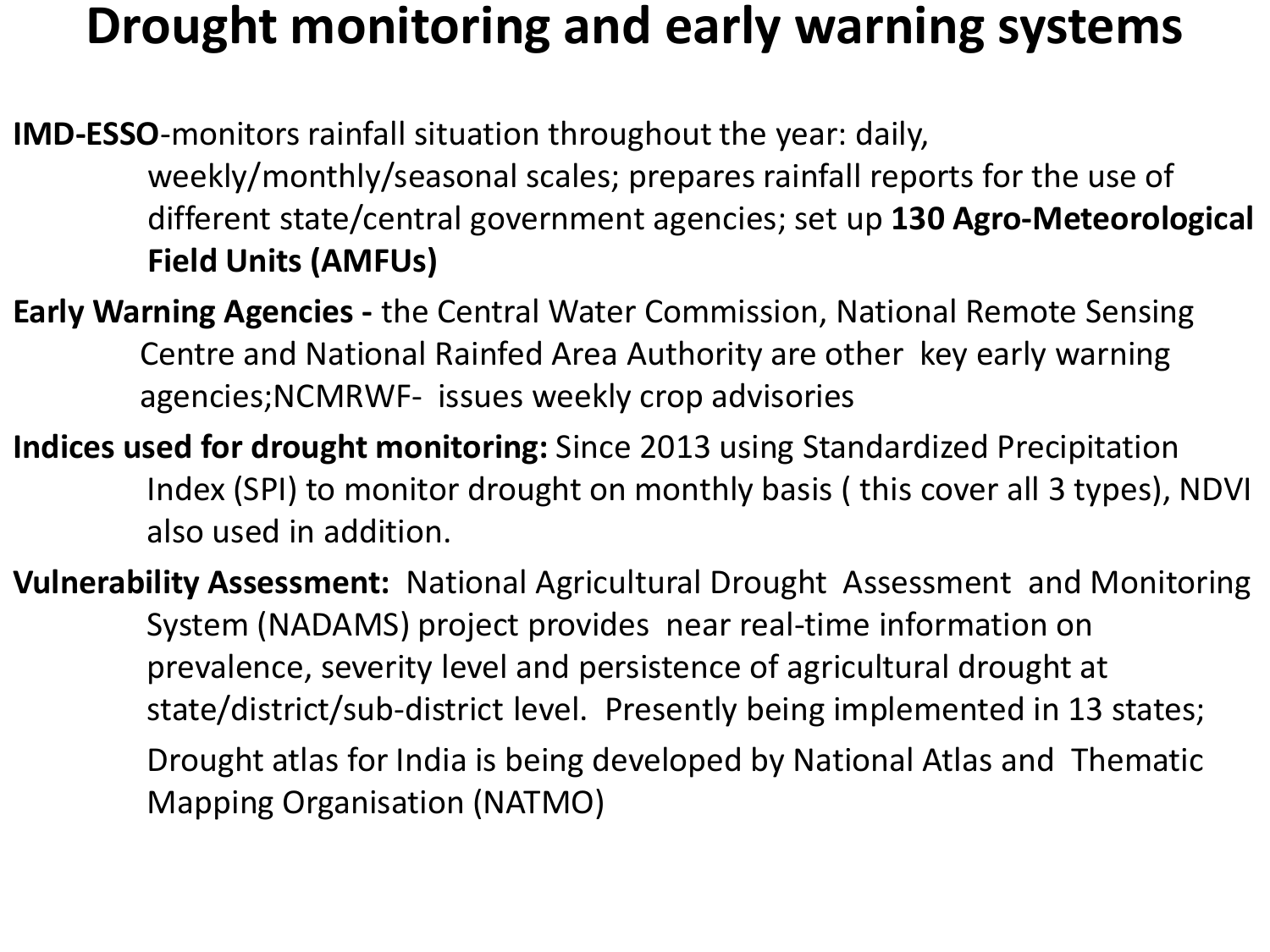# **Preparedness through Programs**

#### $\frac{1}{2}$  **Some Programs and Schemes**

- **Seeing watershed as key bio physical unit for drought proofing & resilience :**  integrating lessons from SLEM
- **The Green India Mission-** aims to restore 10 Mha in 10 Years with a project cost of about US\$ 8 billion; focus on restoration of eco system services, using landscapes and watershed units.
- **Integrated Watershed Management Programme -** targeted development of 75 million hectares of rainfed/degraded area in a phased manner during 2007-2027.
- **The Mahatma Gandhi National Rural Employment Guarantee Scheme**  annual outlay of appox. US\$ 8.23 billion: strong focus on land, water and afforestation activities
- **Mission for Sustainable Agriculture** ; including climate smart agriculture,*National Food Security Mission ,National Mission on Micro Irrigation among others***.**
- *Making use of Traditional Knowledge Systems in programs /Missions*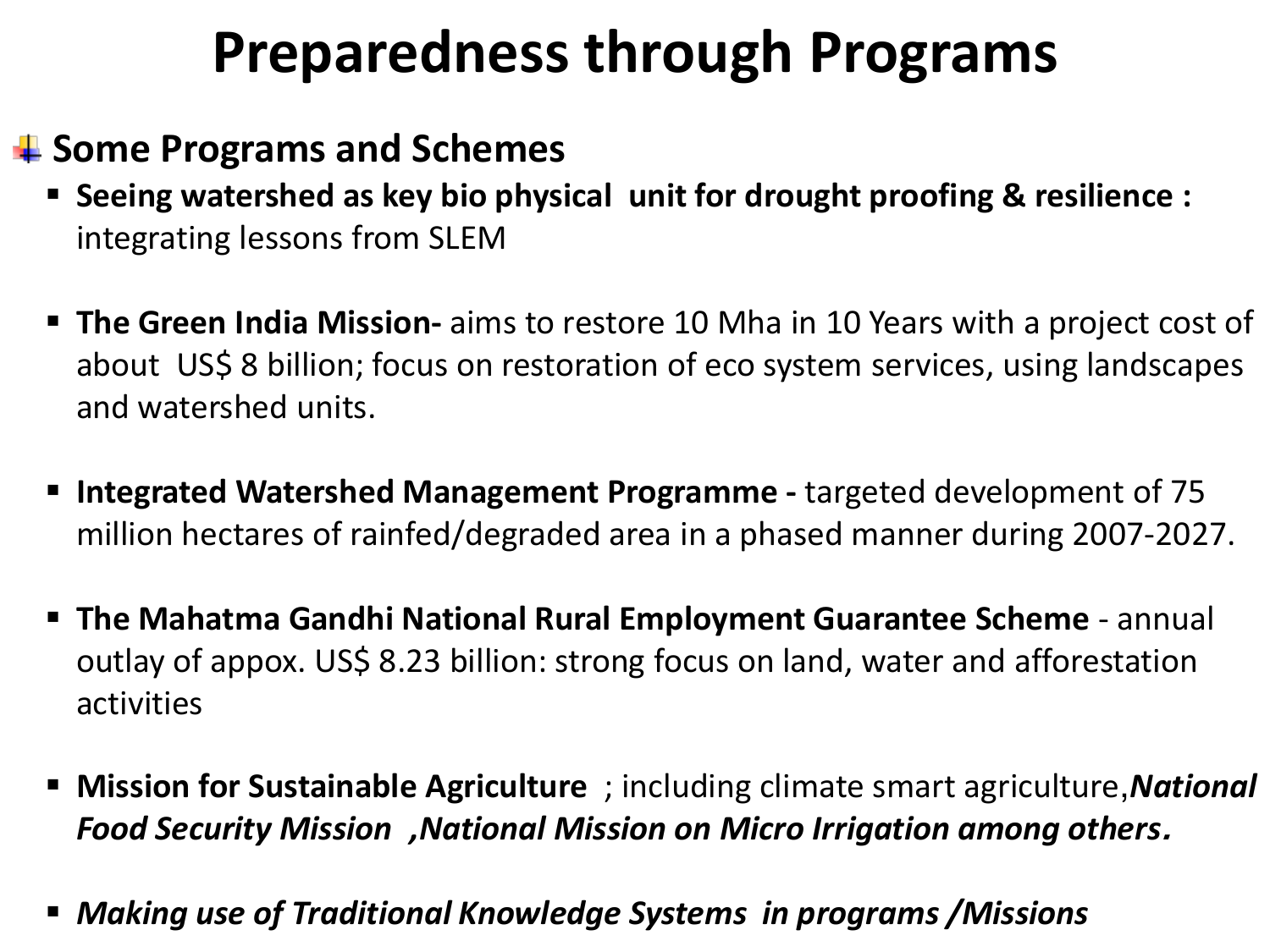### **Future Road Map :Need for knowledge & skills management**

### **↓ National Level**

- Further strengthening of the observational network for drought,; improved capacity in drought forecasting incl. medium and long range forecasting
- Developing mechanism for **context specific and need based forecasting including local language** for better awareness & understanding.
- Improvement in **ICT in an integrated manner** for tacking the multifaceted challenge of drought at various spatial scales;
- **Improved coordination** among ministries and departments;

### **Regional Level**

- Enhancement of **real time monitoring capabilities at a regional level**  through training and joint monitoring programmes;
- Improvement **in methodologies and analytical tools for drought analysis and vulnerability assessment** at local and regional level;
- Organization of joint training programmes to build human capacity in improved resilience towards drought